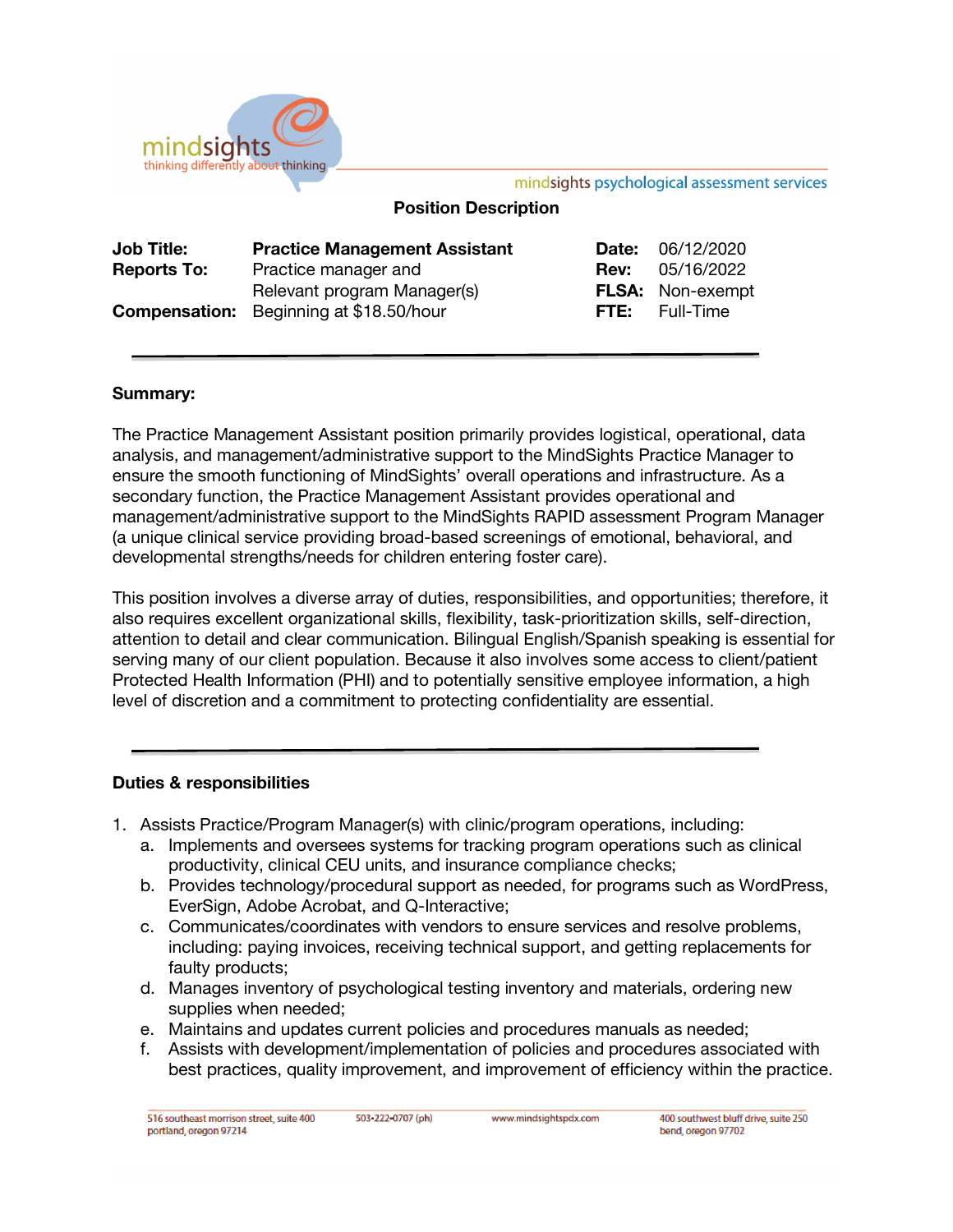- 2. Assists in ensuring clinical and operational compliance with relevant contracts, rules, and laws, including:
	- a. Performs required federal database checks along mandated timelines;
	- b. Monitors clinician licensure status;
	- c. Monitors and facilitates program/payer enrollment processes and credentialing.
- 3. In collaboration with Practice Manager, assists with ensuring responsive and compliant Human Resources practices, to include:
	- a. Tracks and verifies billable clinical hours for each pay period;
	- b. Supports/assists in processing payroll;
	- c. Tracks, schedules, and assists in preparation for employee performance reviews;
	- d. Researches answers to employee questions regarding benefits, policies, procedures, etc.
	- e. Monitors, facilitates, and ensures completion of employee onboarding/offboarding practices and procedures, etc.
- 4. Assists clinical staff in obtaining behavioral inventories and releases, including:
	- a. Emailing behavioral inventories to clients' caregivers, teachers, and caseworkers as requested by clinical staff; troubleshooting technical issues if they arise;
	- b. Obtains PHI disclosures as requested by clinical staff;
	- c. Scores digital and paper copies of behavioral inventories.
- 5. Provides data management support/assistance to RAPID Program Manager(s), including:
	- a. Enters, maintains, and ensures the integrity of data gathered through the RAPID assessment program serving children entering foster care;
	- b. Creates relevant data reports/summaries;
	- c. In collaboration with RAPID Program Manager, communicates relevant data to outside parties (e.g., Primary Care Providers; Department of Human Services);
	- d. Initiates Care Coordination services for clients;
	- e. Works with clinical staff and caseworkers to coordinate mental health referrals for clients to relevant agencies;
	- f. Obtains and verifies PHI authorizations from caseworkers and releases RAPID reports to relevant parties (e.g., Primary Care Providers, schools);
	- g. In collaboration with Program Manager and scheduling team, tracks EveryStep clients and communicates with Care Coordinators regarding their clients' appointments;
	- h. In collaboration with Program Manager and/or Practice Manager, develops and monitors internal data points and systems needed for improving the quality of practices and operations.
- 6. Researches practice- and program-relevant points-of-interest (e.g., emerging best practices; refinements to the field's understanding of Adverse Childhood Experiences;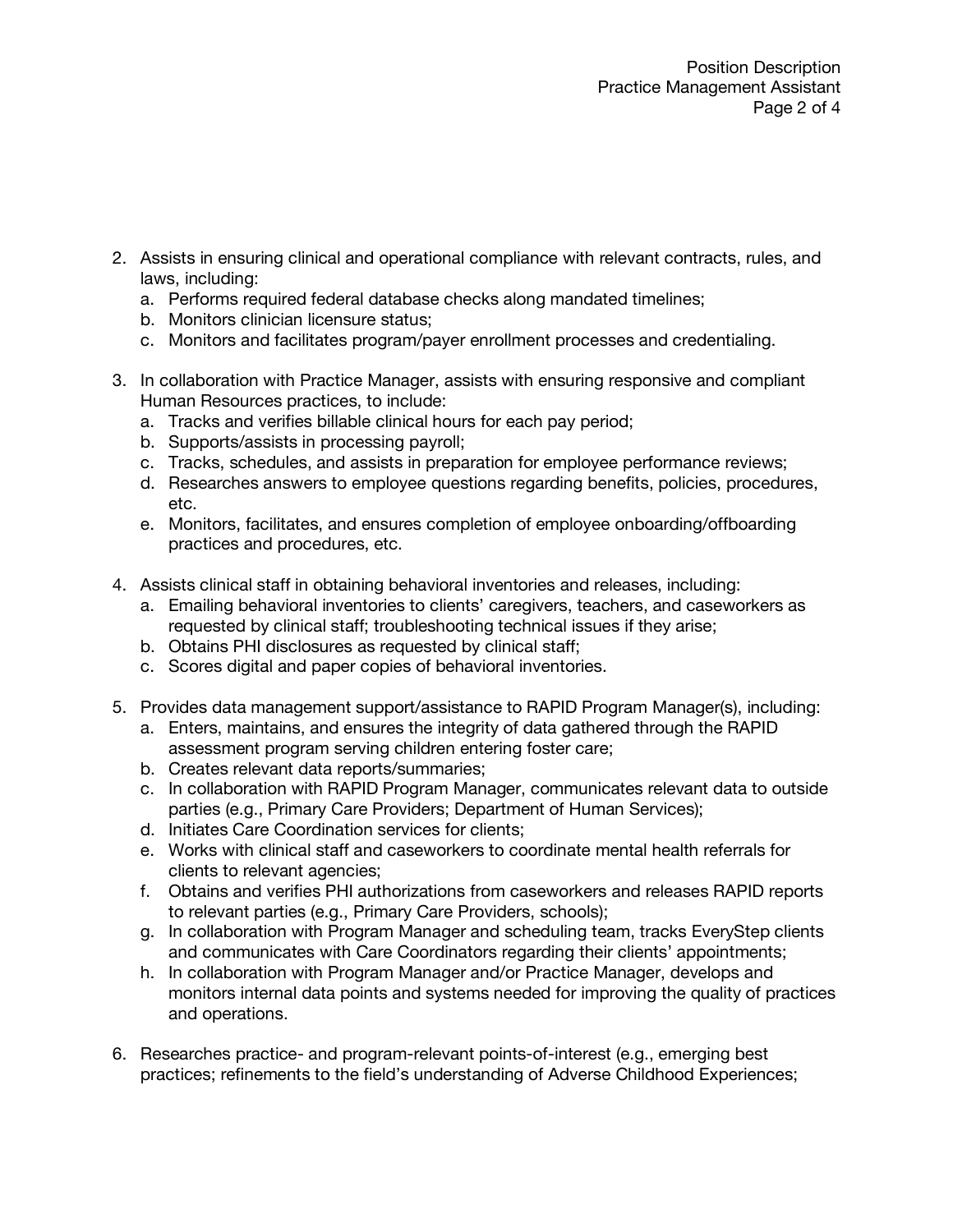current psychometric instruments relevant for particular types of clinical work; etc.) at the request of Practice/Program Manager(s).

- 7. Provides other administrative support, including:
	- a. Schedules meetings with internal and/or external participants;
	- b. Sends weekly meeting reminders to staff;
	- c. Takes detailed meeting notes/minutes;
	- d. Provides back-up support/assistance to Administrative team, as needed;
	- e. Assists Practice/Program Manager(s) with monitoring progress toward completion of identified goals/projects;
	- f. May occasionally provide management support for other members of the management team, as needed and as time permits;
	- g. Performs other duties related to assisting Practice/Program Manager(s) not specifically listed in this job description, as needed and as time permits.
- 8. Provides logistical support to Spanish speaking clients and families during scheduling process for psychological testing, including:
	- a. Providing available appointment times;
	- b. Answering basic questions about our services;
	- c. Reviewing and responding to voicemails from Spanish-speaking clients;
	- d. Helping RAPID program families connect to recommended services.
- 9. Protects client/patient and employee confidentiality alike, per policies, procedures, and relevant laws.
- 10. Attends agency meetings, as applicable.

# **Qualifications:**

Education/training:

- 1. Bachelor's degree and/or work history demonstrating critical thinking skills, self-direction, independent judgment, ability to achieve long-term work goals, and capacity to master new skills/concepts.
- 2. Prior data entry/analysis experience.
- 3. Prior experience in administrative/executive assistance preferred.

Communication skills:

- 1. Bilingual (English/Spanish) is highly preferred.
- 2. Ability to interact effectively and professionally with clinical staff, management, clients, and community partners.
- 3. Ability to maintain confidentiality of human resources and client information.
- 4. Strong written and verbal communication skills.
- 5. Strong interpersonal problem-solving skills.

Self-management skills: